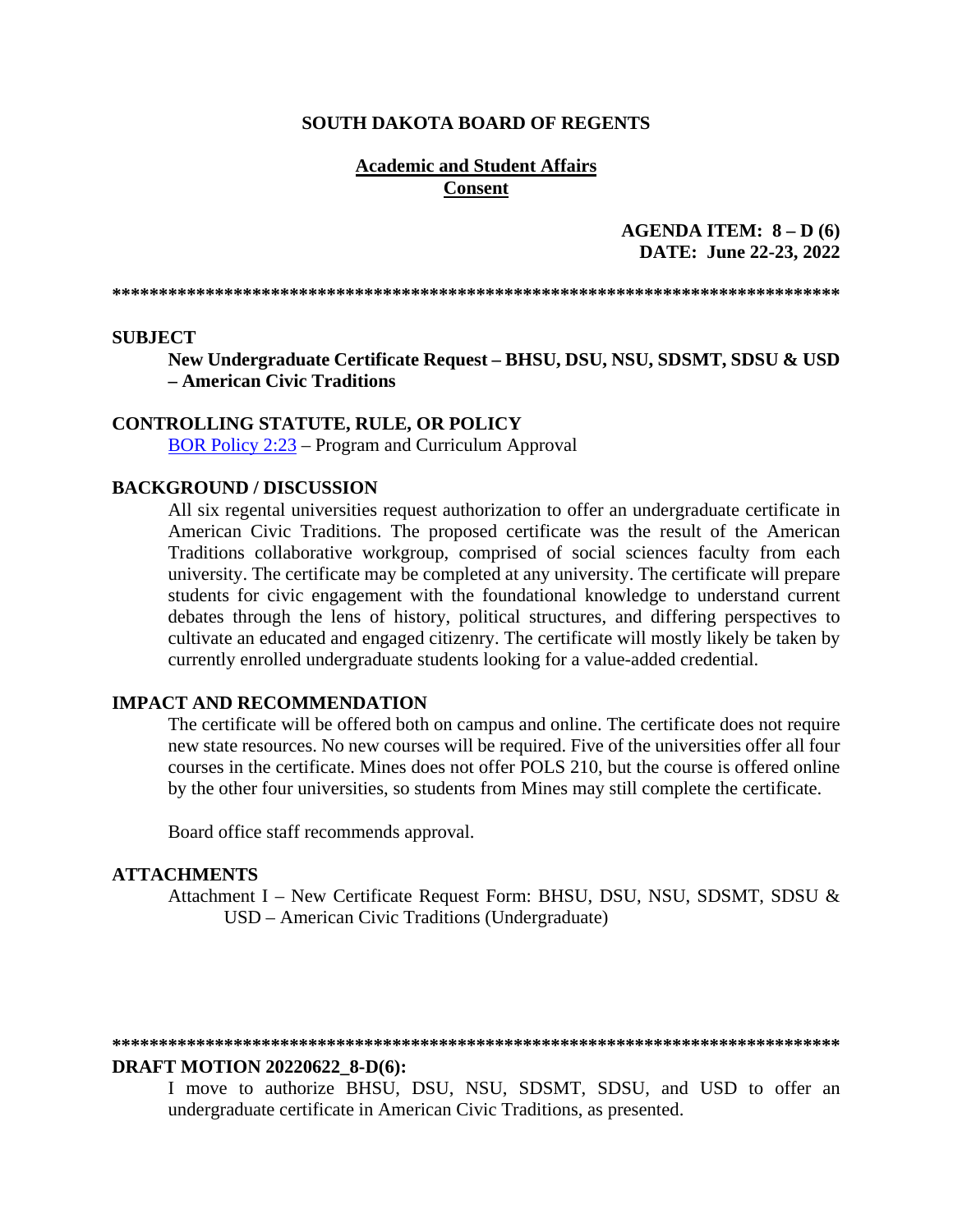

# **SOUTH DAKOTA BOARD OF REGENTS** ACADEMIC AFFAIRS FORMS

# New Certificate

Use this form to propose a certificate program at either the undergraduate or graduate level. A certificate program is a sequence, pattern, or group of academic credit courses that focus upon an area of specialized knowledge or information and develop a specific skill set. Certificate programs typically are a subset of the curriculum offered in degree programs, include previously approved courses, and involve 9-12 credit hours including prerequisites. In some cases, standards for licensure will state explicit requirements leading to certificate programs requiring more than 12 credit hours (in such cases, exceptions to course or credit requirements must be justified and approved). The Board of Regents, Executive Director, and/or their designees may request additional information about the proposal. After the university President approves the proposal, submit a signed copy to the Executive Director through the system Chief Academic Officer. Only post the New Certificate Form to the university website for review by other universities after approval by the Executive Director and Chief Academic Officer.

|                                         | <b>Black Hills State University</b>             |  |
|-----------------------------------------|-------------------------------------------------|--|
|                                         | Dakota State University                         |  |
|                                         | Northern State University                       |  |
| <b>UNIVERSITY:</b>                      | South Dakota School of Mines &                  |  |
|                                         | Technology                                      |  |
|                                         | South Dakota State University                   |  |
|                                         | University of South Dakota                      |  |
| TITLE OF PROPOSED CERTIFICATE:          | <b>Certificate in American Civic Traditions</b> |  |
| <b>INTENDED DATE OF IMPLEMENTATION:</b> | 2022<br>Fall                                    |  |
| <b>PROPOSED CIP CODE:</b>               | 45.1002                                         |  |
| <b>UNIVERSITY DEPARTMENT:</b>           | See Page 9 of proposal.                         |  |
| <b>BANNER DEPARTMENT CODE:</b>          | See Page 9 of proposal.                         |  |
| <b>UNIVERSITY DIVISION:</b>             | See Page 9 of proposal.                         |  |
| <b>BANNER DIVISION CODE:</b>            | See Page 9 of proposal.                         |  |

# ☒**Please check this box to confirm that:**

- The individual preparing this request has read **AAC Guideline 2.7**, which pertains to new certificate requests, and that this request meets the requirements outlined in the guidelines.
- This request will not be posted to the university website for review of the Academic Affairs Committee until it is approved by the Executive Director and Chief Academic Officer.

# **University Approval**

*To the Board of Regents and the Executive Director: I certify that I have read this proposal, that I believe it to be accurate, and that it has been evaluated and approved as provided by university policy.*

> Click here to enter a date.

Institutional Approval Signature *President or Chief Academic Officer of the University* Date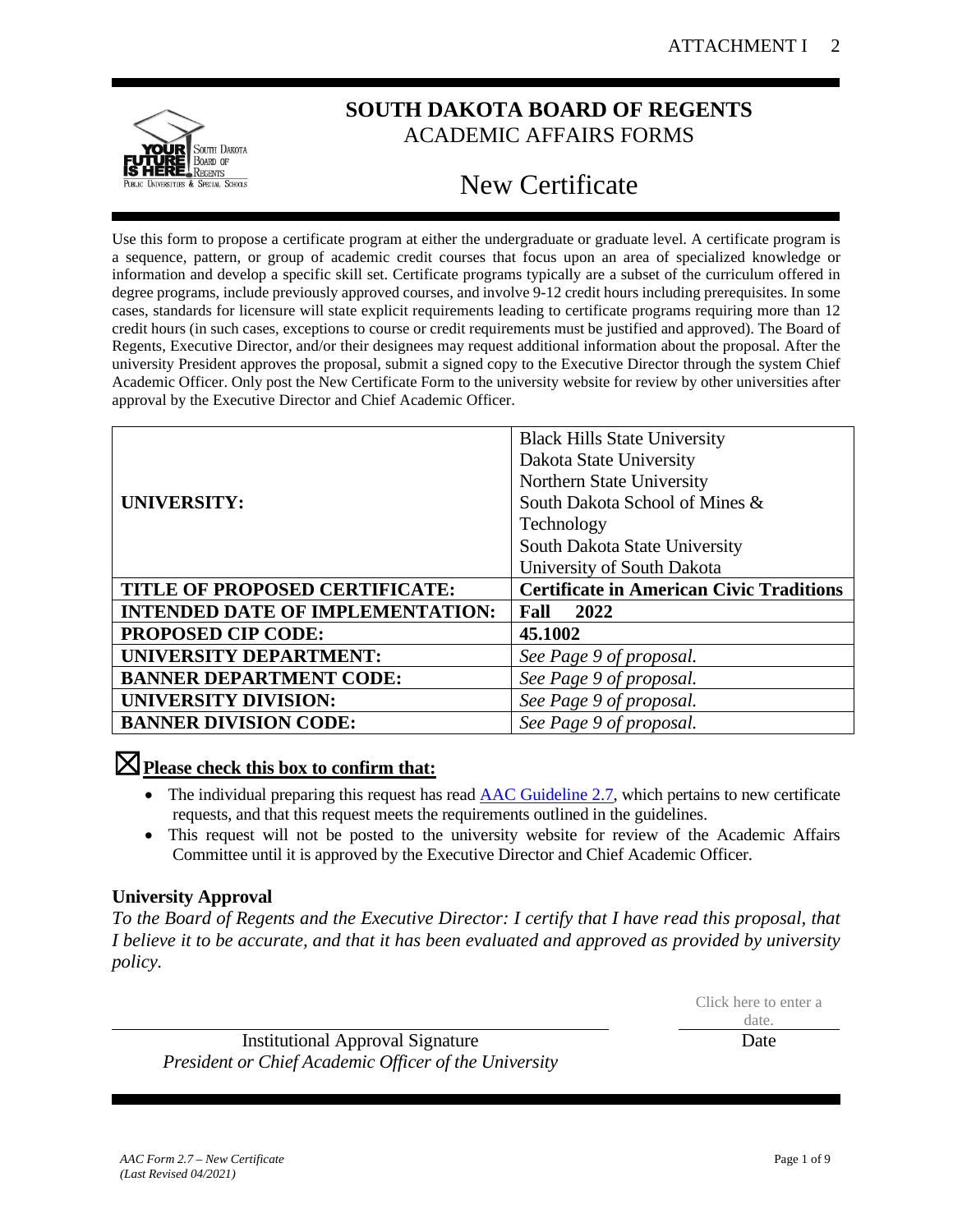Note: In the responses below, references to external sources, including data sources, should be documented with a footnote (including web addresses where applicable).

**1. Is this a graduate-level certificate or undergraduate-level certificate (***place an "X" in the appropriate box***)?**

Undergraduate Certificate ⊠ Graduate Certificate □

**2. What is the nature/ purpose of the proposed certificate? Please include a brief (1-2 sentence) description of the academic field in this certificate.**

Contemporary issues of social, political, cultural, and community importance require American citizens equipped for civic engagement. This four-course certificate prepares students with the foundational knowledge to understand current debates through the lens of history, political structures, and differing perspectives so as to cultivate an educated and engaged citizenry.

This proposed certificate from the American Traditions Workgroup is collaborative. It may be taken at any SDBOR university. Five universities are approved to offer all four courses that comprise the certificate, and all four courses are readily available online. SDSMT does not offer one of the courses (POLS210), but the course is offered online by all other SDBOR universities, and therefore students at Mines may still complete the certificate.

**3. If you do not have a major in this field, explain how the proposed certificate relates to your university mission and strategic plan, and to the current Board of Regents Strategic Plan 2014-2020.**

*Links to the applicable State statute, Board Policy, and the Board of Regents Strategic Plan are listed below for each campus.* 

| <i>BHSU:</i> | <i>SDCL § 13-59</i>                              | <b>BOR Policy 1:10:4</b> |
|--------------|--------------------------------------------------|--------------------------|
| DSU:         | SDCL § 13-59                                     | <b>BOR Policy 1:10:5</b> |
| NSU:         | <i>SDCL § 13-59</i>                              | <b>BOR Policy 1:10:6</b> |
| SDSMT:       | SDCL § 13-60                                     | <b>BOR Policy 1:10:3</b> |
| SDSU:        | SDCL § 13-58                                     | <b>BOR Policy 1:10:2</b> |
| USD:         | <i>SDCL</i> § 13-57                              | <b>BOR Policy 1:10:1</b> |
|              | <b>Board of Regents Strategic Plan 2014-2020</b> |                          |

Black Hills State University, Northern State University, South Dakota State University, and University of South Dakota offer majors in related fields to the proposed certificate. Two universities offer no major in a related field: Dakota State University and South Dakota School of Mines and Technology. While history, government, and political science are not programs aligned with the explicit mission of either university, the certificate program is aligned with the interests of the state and the strategic plan for the Board of Regents, and therefore both universities should be eligible to offer the certificate.

The state of South Dakota continues to support civic engagement through their legislative branch. In 2021, the state legislature granted the SD Department of Education \$900,000 to develop the South Dakota Civics and History Initiative to strengthen civics and history education for elementary and secondary students<sup>[\[1\]](#page-2-0)</sup>. In the same year, the governor called on the Board of

<span id="page-2-0"></span><sup>[1]</sup> South Dakota Department of Education. Strengthening civics and history in South Dakota K-12 education. Retrieved from [https://doe.sd.gov/civics/](https://nam02.safelinks.protection.outlook.com/?url=https%3A%2F%2Fdoe.sd.gov%2Fcivics%2F&data=04%7C01%7CRebecca.Hoey%40sdbor.edu%7C976371941b884e69e8ab08d9f0d6f73a%7Cd4ce78799b8d4aab9dc59271c8455e07%7C0%7C0%7C637805628336732049%7CUnknown%7CTWFpbGZsb3d8eyJWIjoiMC4wLjAwMDAiLCJQIjoiV2luMzIiLCJBTiI6Ik1haWwiLCJXVCI6Mn0%3D%7C3000&sdata=yJfC6Agb%2BrNFrpjSmUcjb7mK4e80zBf2PYGhUZO%2Fqqo%3D&reserved=0)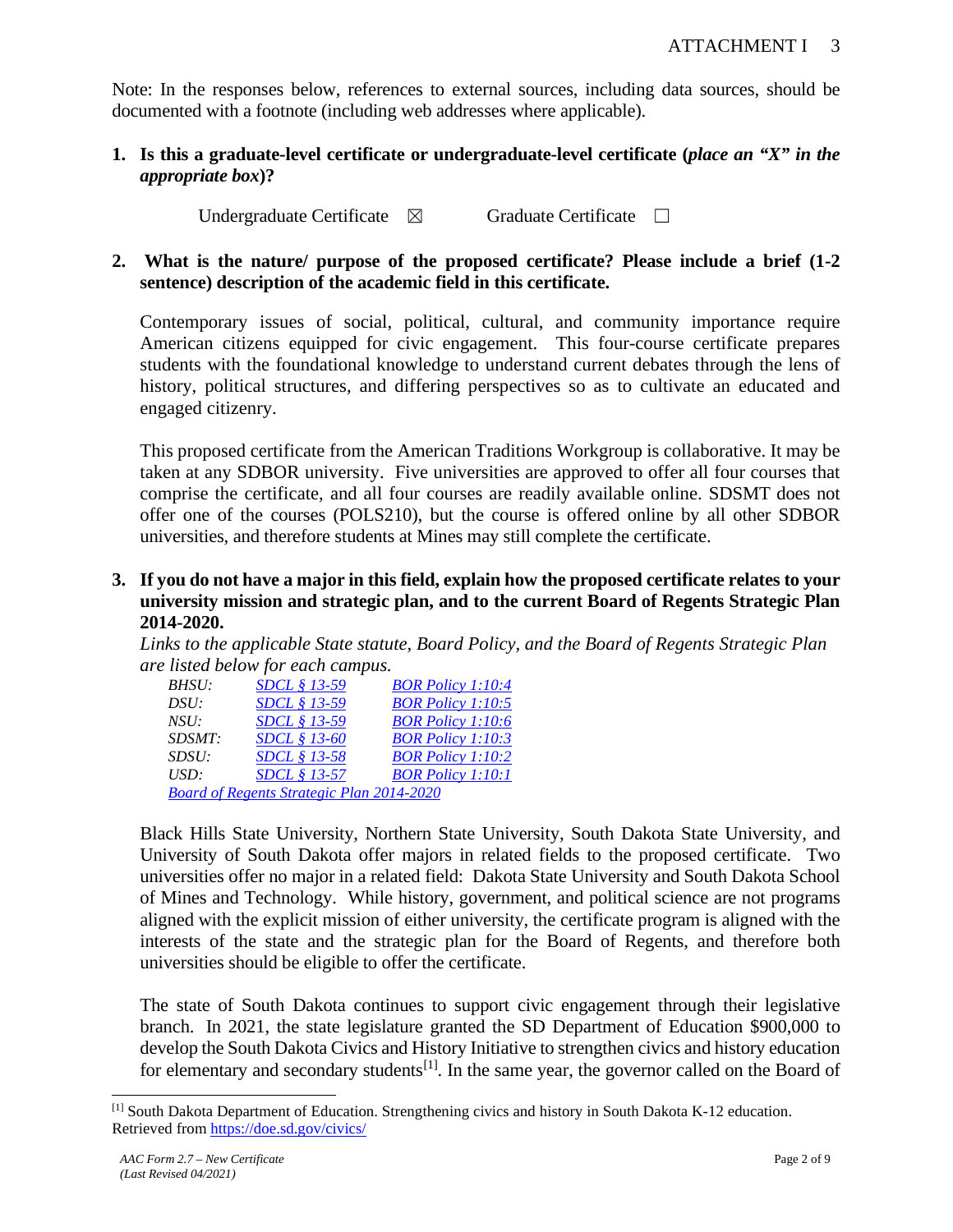Regents to cultivate "a profound love of our country and a realistic picture of its virtues and challenges" $[2]$  across the six Regental public universities in the state.

The Board of Regents' 5-year strategic plan, as currently in development, supports creation of programs in civics with an eye to governance and workforce development. Goal 1, on governance, reads, "The Board of Regents shall govern the six public universities and two special schools to engage, advocate and ensure stewardship in postsecondary public education policy, resource utilization and overall Regental effectiveness." The Regents share the legislature's interest in civics education, and a collaborative program across all six universities is a smart use of resources. Goal 4, on workforce and economic development, calls for increased partnerships that prepare students for the workforce with skills that enhance the state's long-term economy. As local government is the top employer within the state, and state and federal government rank in the top six largest employers, preparing students with the skills to understand, advocate, and inform lawmaking is directly aligned to the Board of Regents' strategic plan.

This certificate will be offered online with collaboration across the universities. There will be *no increase costs* to any of the campuses, and therefore, the recommendation is to allow each university to offer this certificate with the current resources utilized in the Regental system.

**4. Provide a justification for the certificate program, including the potential benefits to students and potential workforce demand for those who graduate with the credential.** *For workforce related information, please provide data and examples. Data may include, but are not limited to the South Dakota Department of Labor, the US Bureau of Labor Statistics, Regental system dashboards, etc. Please cite any sources in a footnote.*

The 2021 Program Demand Gap Analysis conducted by Emsi for the South Dakota Board of Regents identified 15 top industry subsectors for jobs in South Dakota. Local Government, the highest subsector, supports more jobs than any other in South Dakota and is expected to remain the top employer in the state over the next decade.

Within the remaining 14 top subsectors, Federal Government (#4) and State Government (#6) also employ a significant number of South Dakota workers. Few of these workers serve as state representatives or senators, but all are directly impacted by the actions of the legislature. The proposed Certificate in American Civic Traditions will better equip future teachers, law enforcement officers, social workers, county officials, civil engineers, and other government workers to participate in advocacy and lawmaking for their profession.

More, all American citizens have the right and responsibility to participate in the work of selfgovernance. Americans demonstrate civic engagement when they individually and collectively identify and address issues of public concern for the public good.<sup>[1](#page-3-1)</sup> "When citizens are engaged, they can exchange ideas, invest in finding solutions, and employ civilized discourse to address the issues facing their communities."<sup>[2](#page-3-2)</sup> Civic engagement may be measured by behaviors

<span id="page-3-0"></span><sup>&</sup>lt;sup>[2]</sup> South Dakota State News. Governor Noem asks Board of Regents to preserve honest, patriotic education. Retrieved from https://news.sd.gov/newsitem.aspx?id=28101<br><sup>1</sup> American Psychological Association. Civic engagement. Retrieved from [https://www.apa.org/education-](https://www.apa.org/education-career/undergrad/civic-engagement)

<span id="page-3-1"></span> $\frac{\text{career/undergrad/civic-engagement}}{2}$  The Policy Circle. Civic engagement. Retrieved from [https://www.thepolicycircle.org/brief/whats-whys-civic-](https://www.thepolicycircle.org/brief/whats-whys-civic-engagement/)

<span id="page-3-2"></span>[engagement/](https://www.thepolicycircle.org/brief/whats-whys-civic-engagement/)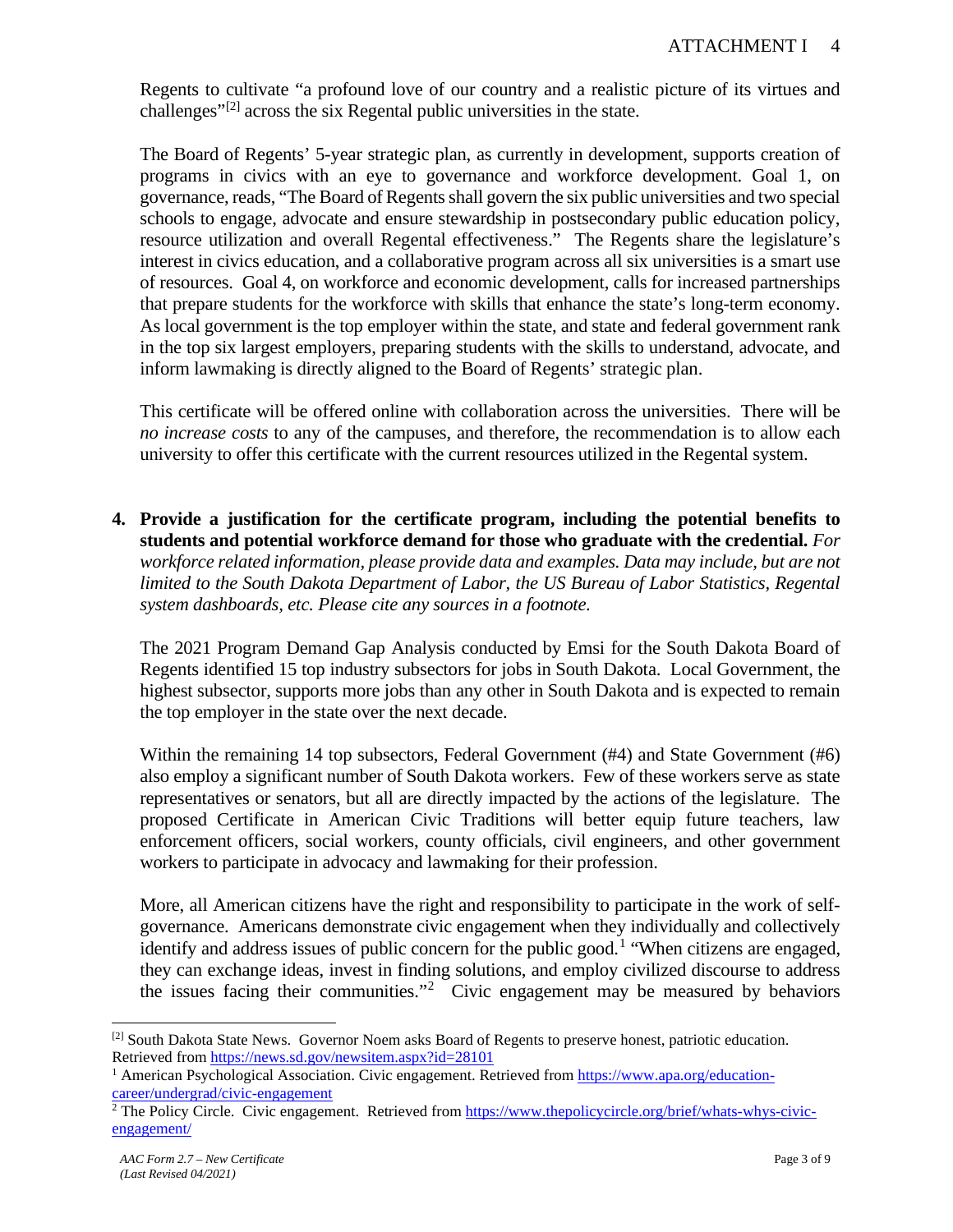including voter turnout, volunteerism, community engagement, citizen advocacy, and holding an appointed or elected office. Unfortunately, national indicators suggest there is cause for concern regarding the state of civic engagement in the US. A 2019 study conducted by the Pew Research Center found that many Americans distrust the government, distrust each other, and believe that distrust prevents the country from solving key problems<sup>[3](#page-4-0)</sup>. Less than 30% of Americans believe members of an opposing political party have the best interest of the country in mind.[4](#page-4-1) National confidence in major US institutions (ie Congress, media, public schools, medical system, military, churches, banks) have decreased since 2020<sup>[5](#page-4-2)</sup>. Voter participation, the best indicator of civic and political engagement, is lower in the US (65%) than the international average  $(68\%)^6$  $(68\%)^6$  $(68\%)^6$ . Retention of K-12 civics education content is lackluster; 41% of Americans sampled in a study by the Annenberg Public Policy Center<sup>[7](#page-4-4)</sup> were unable to recall the names of all three branches of government, though there was a positive association between civics education and retained civics knowledge as an adult. Only 38% of respondents had taken a college course on the US system of government. Only a third of colleges and universities include civic skills within their undergraduate learning outcomes. $8$ 

Some evidence suggests South Dakotans are more committed to civic engagement than others across the country. In the 2020 election, 73.9% of eligible voters in South Dakota cast their ballot.<sup>[9](#page-4-6)</sup> South Dakota ranks second highest in the country for the percentage of citizens who volunteer.[10](#page-4-7) South Dakota high school students score in the top 20% of U.S. Government AP exams.<sup>11</sup> However, South Dakotans echo national concerns; more than 65% of respondents to a 2021 survey indicated dissatisfaction with how democracy is working in the US.<sup>[12](#page-4-9)</sup>

While there are a number of academic options across the Regental system for students interested in majoring in political science or history, there are no current certificate-level options for students who desire a transcribed credential in civics. Packaging four targeted, existing courses on American History and the U.S. governmental system, all offered online and onsite, will ensure an accessible pathway to meet students' needs. When taken together, the four courses will be a value-add to all majors that prepares students with the foundational content knowledge and habits of mind required for effective civic engagement for the common good.

<span id="page-4-7"></span><span id="page-4-6"></span>photos/Research/PDFs/OntheSamePage\_FINAL\_2-15-22\_pdftoprint.pdf<br>
<sup>9</sup> South Dakota Secretary of State. General election results. Retrieved from https://electionresults.sd.gov/<br>
<sup>10</sup> State Ranking by Volunteer Rate. Retrieve

<span id="page-4-0"></span><sup>3</sup> Pew Research Center. Trust and distrust in America. Retrieved from

<span id="page-4-1"></span>https://www.pewresearch.org/politics/2019/07/22/trust-and-distrust-in-america/<br><sup>4</sup> Baker Center for Leadership & Governance. 2018 American institutional confidence poll. Retrieved from http://bakercenter.wideeyeclient.com/aicpoll/<br><sup>5</sup> Brenan, M. (2021) Americans' confidence in major U.S. institutions dips. Gallup. Retrieved from

<span id="page-4-2"></span><https://news.gallup.com/poll/352316/americans-confidence-major-institutions-dips.aspx>6 OECD Better Life Index. Civic engagement. Retrieved fro[m https://www.oecdbetterlifeindex.org/topics/civic-](https://www.oecdbetterlifeindex.org/topics/civic-engagement/)

<span id="page-4-4"></span><span id="page-4-3"></span> $\frac{\text{engagement}}{7}$  American's Civic Knowledge Increases During a Stress-Filled Year. Annenberg Public Policy Center, University of Pennsylvania. Retrieved from [https://www.annenbergpublicpolicycenter.org/2021-annenberg-constitution-day](https://www.annenbergpublicpolicycenter.org/2021-annenberg-constitution-day-civics-survey/)[civics-survey/](https://www.annenbergpublicpolicycenter.org/2021-annenberg-constitution-day-civics-survey/)

<span id="page-4-5"></span><sup>8</sup> AAC&U (2022) On the same page? Administrator and faculty views on what shapes college learning and student success. Retrieved from [https://dgmg81phhvh63.cloudfront.net/content/user-](https://dgmg81phhvh63.cloudfront.net/content/user-photos/Research/PDFs/OntheSamePage_FINAL_2-15-22_pdftoprint.pdf)

<span id="page-4-8"></span><sup>&</sup>lt;sup>11</sup> Shapiro, S. & Brown, C. (2018). The state of civics education. Center for American Progress. Retrieved from http://files.eric.ed.gov/fulltext/ED586237.pdf

<span id="page-4-9"></span> $\frac{12}{12}$  Nordyke, S. (2021). Chiesman Center for Democracy and South Dakota News Watch statewide survey. Retrieved from [https://www.usd.edu/-/media/files/arts-and-sciences/political-science/sdnw-april-2021-survey](https://www.usd.edu/-/media/files/arts-and-sciences/political-science/sdnw-april-2021-survey-report.ashx?la=en)[report.ashx?la=en](https://www.usd.edu/-/media/files/arts-and-sciences/political-science/sdnw-april-2021-survey-report.ashx?la=en)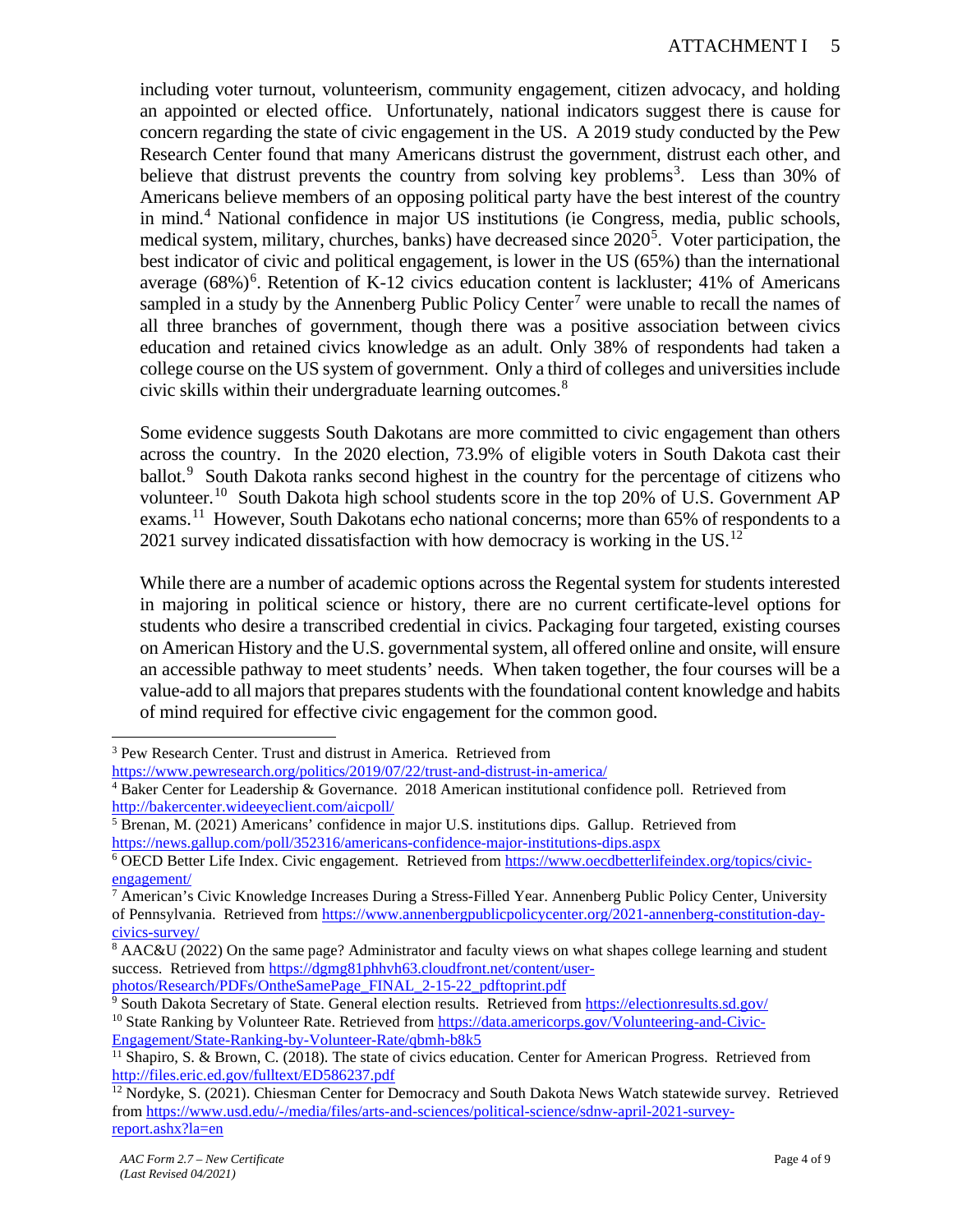# **5. Who is the intended audience for the certificate program (including but not limited to the majors/degree programs from which students are expected)?**

The most likely enrollees of this 12-credit certificate are undergraduate students already attending an SDBOR university who wish to add the certificate for the dual purpose of meeting the elective requirements of their program of study while adding a credential documenting their knowledge of American government. Knowledge of American government is beneficial to all students. However, the credential may be particularly appropriate for preservice elementary and social studies teachers, as it will better prepare them for success on the social studies portion of the PRAXIS II test and bolster the education portion of their resumes. Students in majors that lead to work in and with government, and students interested in political science and history are also likely enrollees.

# **6. Certificate Design**

**A. Is the certificate designed as a stand-alone education credential option for students not seeking additional credentials (i.e., a bachelor's or master's degree)? If so, what areas of high workforce demand or specialized body of knowledge will be addressed through this certificate?**

While there is nothing preventing any person from applying to an SDBOR university to earn a certificate in American Civic Traditions, there is no direct relationship between the certificate and a specialized workforce demand beyond the fact that the majority of South Dakota workers are employed by local, state and federal government agencies.

# **B. Is the certificate a value added credential that supplements a student's major field of study? If so, list the majors/programs from which students would most benefit from adding the certificate.**

|                      | <b>BHSU</b>  | <b>DSU</b>   | <b>NSU</b>   | <b>SDSMT</b> | <b>SDSU</b>  | <b>USD</b>   |
|----------------------|--------------|--------------|--------------|--------------|--------------|--------------|
| Agricultural         |              |              |              |              | $\mathbf{x}$ |              |
| <b>Business</b>      |              |              |              |              |              |              |
| <b>Business</b>      | $\mathbf{X}$ | $\mathbf{x}$ | $\mathbf{x}$ | $\mathbf{X}$ |              | $\mathbf{x}$ |
| Administration/      |              |              |              |              |              |              |
| <b>Business</b>      |              |              |              |              |              |              |
| Management           |              |              |              |              |              |              |
| Conservation/        | $\mathbf{x}$ |              | $\mathbf{x}$ |              | $\mathbf{x}$ | $\mathbf{x}$ |
| Environmental        |              |              |              |              |              |              |
| Science/             |              |              |              |              |              |              |
| Sustainability       |              |              |              |              |              |              |
| Criminal             |              |              | X            |              | $\mathbf{x}$ | $\mathbf{x}$ |
| Justice/Law          |              |              |              |              |              |              |
| Enforcement          |              |              |              |              |              |              |
| Cyber Leadership     |              | $\mathbf{X}$ |              |              |              |              |
| and Intelligence:    |              |              |              |              |              |              |
| <b>World Affairs</b> |              |              |              |              |              |              |
| Economics            | $\mathbf{x}$ |              |              |              | $\mathbf{x}$ | $\mathbf{x}$ |
| Education            | $\mathbf X$  | $\mathbf X$  | $\mathbf X$  |              | X            | X            |

Yes, this certificate is a value-added credential. Students enrolled in the following majors/programs may benefit most from the certificate: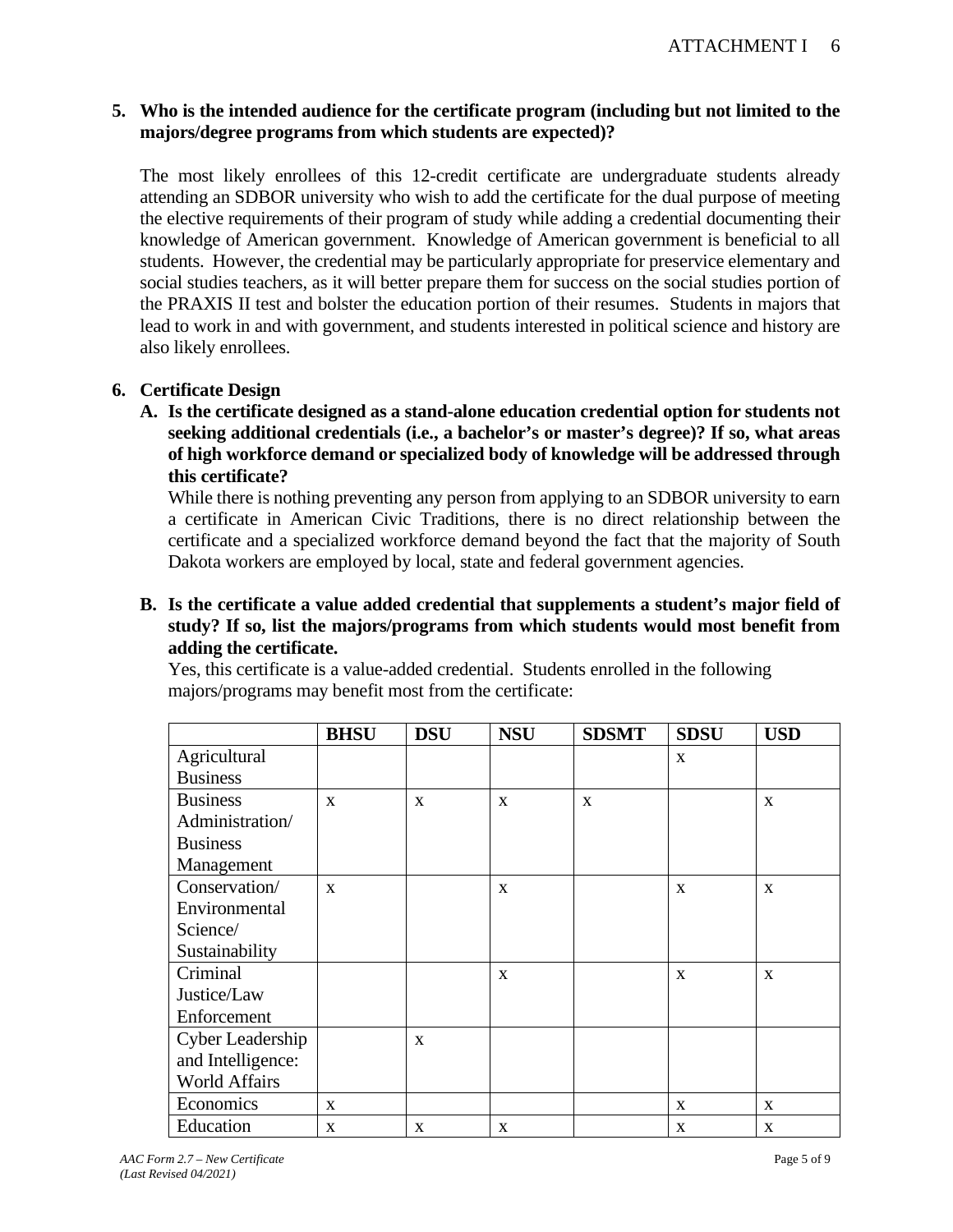| Government               |   |   | X |   |   |
|--------------------------|---|---|---|---|---|
| History                  | x |   | X | X | X |
| International/           |   | X | x |   | X |
| <b>Global Studies</b>    |   |   |   |   |   |
| Journalism/Media   x     |   | X |   |   |   |
| Legal                    |   |   | X | X |   |
| Studies/Pre-Law          |   |   |   |   |   |
| <b>Military Science</b>  |   |   |   |   | X |
| <b>Political Science</b> | X |   |   |   |   |

**C. Is the certificate a stackable credential with credits that apply to a higher level credential (i.e., associate, bachelor's, or master's degree)? If so, indicate the program(s) to which the certificate stacks and the number of credits from the certificate that can be applied to the program.** 

While there is some overlap in the required courses for the certificate and for majors in history, political science, and education, this is not intended to be a stackable certificate.

**7. List the courses required for completion of the certificate in the table below (if any new courses are proposed for the certificate, please attach the new course requests to this form).**  *Certificate programs by design are limited in the number of credit hours required for completion. Certificate programs consist of nine (9) to twelve (12) credit hours, including prerequisite courses. In addition, certificates typically involve existing courses. If the curriculum consists of more than twelve (12) credit hours (including prerequisites) or includes new courses, please provide explanation and justification below.*

| <b>Prefix</b> | <b>Number</b> | <b>Course Title</b><br>(add or delete rows as needed) | <b>Prerequisites for</b><br><b>Course</b><br>Include credits for<br>prerequisites in<br>subtotal below. | <b>Credit</b><br><b>Hours</b> | <b>New</b><br>(yes,<br>$\mathbf{no}$ ) |
|---------------|---------------|-------------------------------------------------------|---------------------------------------------------------------------------------------------------------|-------------------------------|----------------------------------------|
| <b>HIST</b>   | 151           | United States History I                               | None                                                                                                    |                               | N <sub>0</sub>                         |
| <b>HIST</b>   | 152           | United States History II                              | None                                                                                                    |                               | N <sub>o</sub>                         |
| <b>POLS</b>   | 100           | <b>American Government</b>                            | None                                                                                                    |                               | N <sub>o</sub>                         |
| <b>POLS</b>   | 210           | State & Local Government*                             | None                                                                                                    |                               | N <sub>o</sub>                         |
|               |               |                                                       | Subtotal                                                                                                |                               |                                        |

*\*Not offered by South Dakota School of Mines & Technology*

## **8. Student Outcome and Demonstration of Individual Achievement.**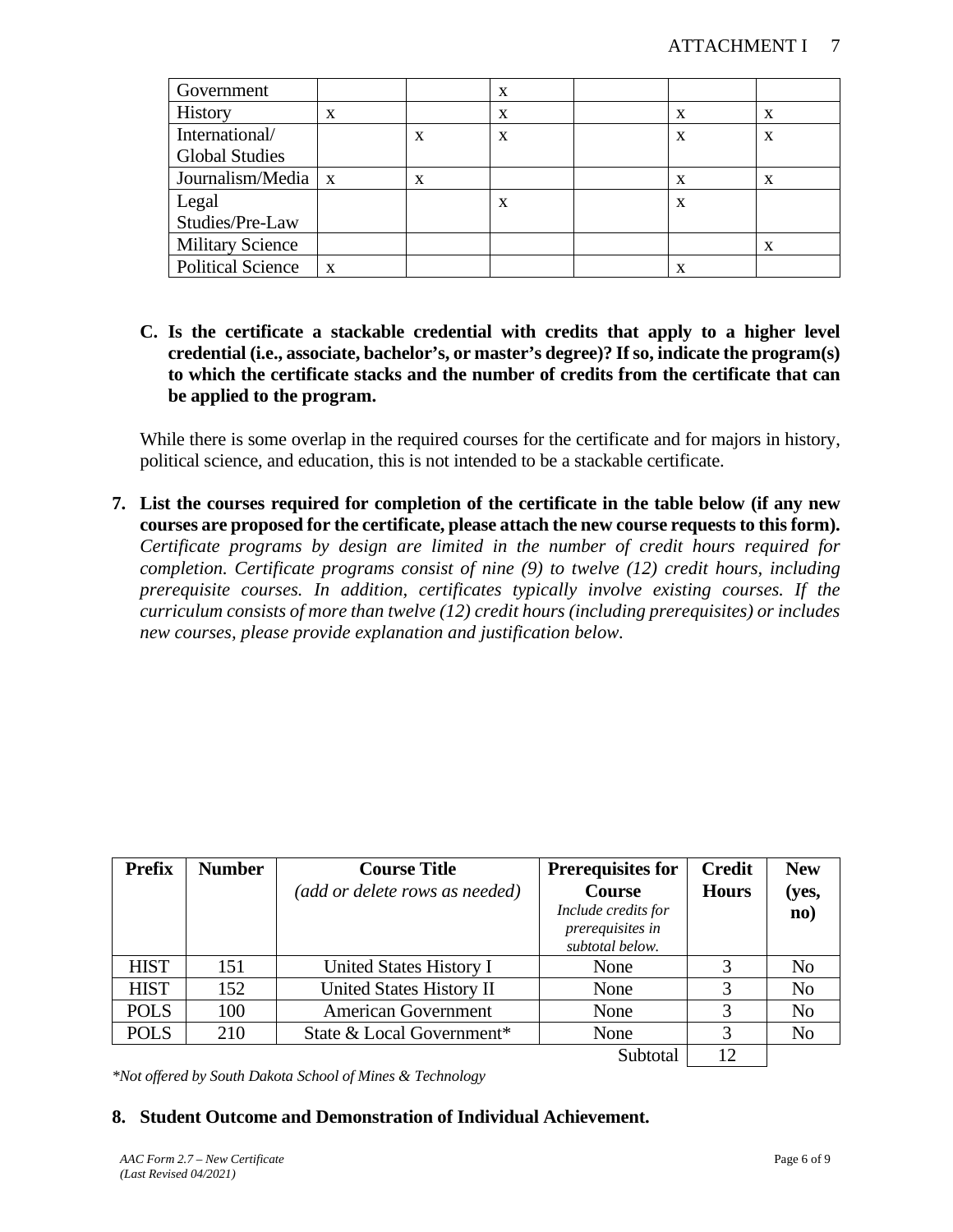*Board Policy 2:23 requires certificate programs to "have specifically defined student learning outcomes.* 

**A. What specific knowledge and competencies, including technology competencies, will all students demonstrate before graduation**? *The knowledge and competencies should be specific to the program and not routinely expected of all university graduates.*

Upon completion of the certificate program, students will:

- 1. Possess foundational knowledge of American history, government and politics.
	- a. Relate key facts of historical eras, events, documents, narratives and significant figures.
	- b. Explain the structures and roles of the American system of government at the local, state and national levels.
	- c. Explain foundational theories and concepts of American history and the American political structure.
	- d. Identify primary constitutional issues, including laws and court cases, and their relation to civil liberties and civil rights.
- 2. Analyze the extent and impact of individual, cultural and social differences in contemporary or historical contexts using appropriate disciplinary methods and concepts.
- 3. Understand contemporary issues through their historical and political origins.
	- a. Identify the events, timelines, key figures, narratives, laws, political environments and differing perspectives that led to contemporary issues.
	- b. Apply social- and political-science concepts to contemporary issues from different behavioral, cultural, institutional, temporal and geographical contexts.
- 4. Demonstrate the habits of mind necessary for effective civic engagement.
	- a. Identify, analyze and employ credible primary and secondary sources.
	- b. Critically analyze theories, arguments and points of view.
	- c. Communicate an informed position with clarity and logic, verbally and in writing.
	- d. Engage in respectful civil discourse on civic issues with multiple perspectives.
- **B. Complete the table below to list specific learning outcomes knowledge and competencies – for courses in the proposed program in each row.** *Label each column heading with a course prefix and number. Indicate required courses with an asterisk (\*). Indicate with an X in the corresponding table cell for any student outcomes that will be met by the courses included. All students should acquire the program knowledge and competencies regardless of the electives selected. Modify the table as necessary to provide the requested information for the proposed program.*

|                                              | Program Courses that Address the Outcomes |                |                     |                     |
|----------------------------------------------|-------------------------------------------|----------------|---------------------|---------------------|
| <b>Individual Student Outcome</b>            | <b>HIST151</b>                            | <b>HIST152</b> | POLS <sub>100</sub> | POLS <sub>210</sub> |
| (Same as in the text of the proposal)        |                                           |                |                     |                     |
| Possess foundational knowledge of American   | X                                         | X              | X                   | X                   |
| history, government and politics.            |                                           |                |                     |                     |
| Analyze the extent and impact of individual, | X                                         | $\mathbf{x}$   | X                   |                     |
| cultural and social differences in           |                                           |                |                     |                     |
| contemporary or historical contexts using    |                                           |                |                     |                     |
| appropriate disciplinary methods and         |                                           |                |                     |                     |
| concepts.                                    |                                           |                |                     |                     |
| Understand contemporary issues through their | X                                         | $\mathbf{x}$   | X                   | X                   |
| historical and political origins.            |                                           |                |                     |                     |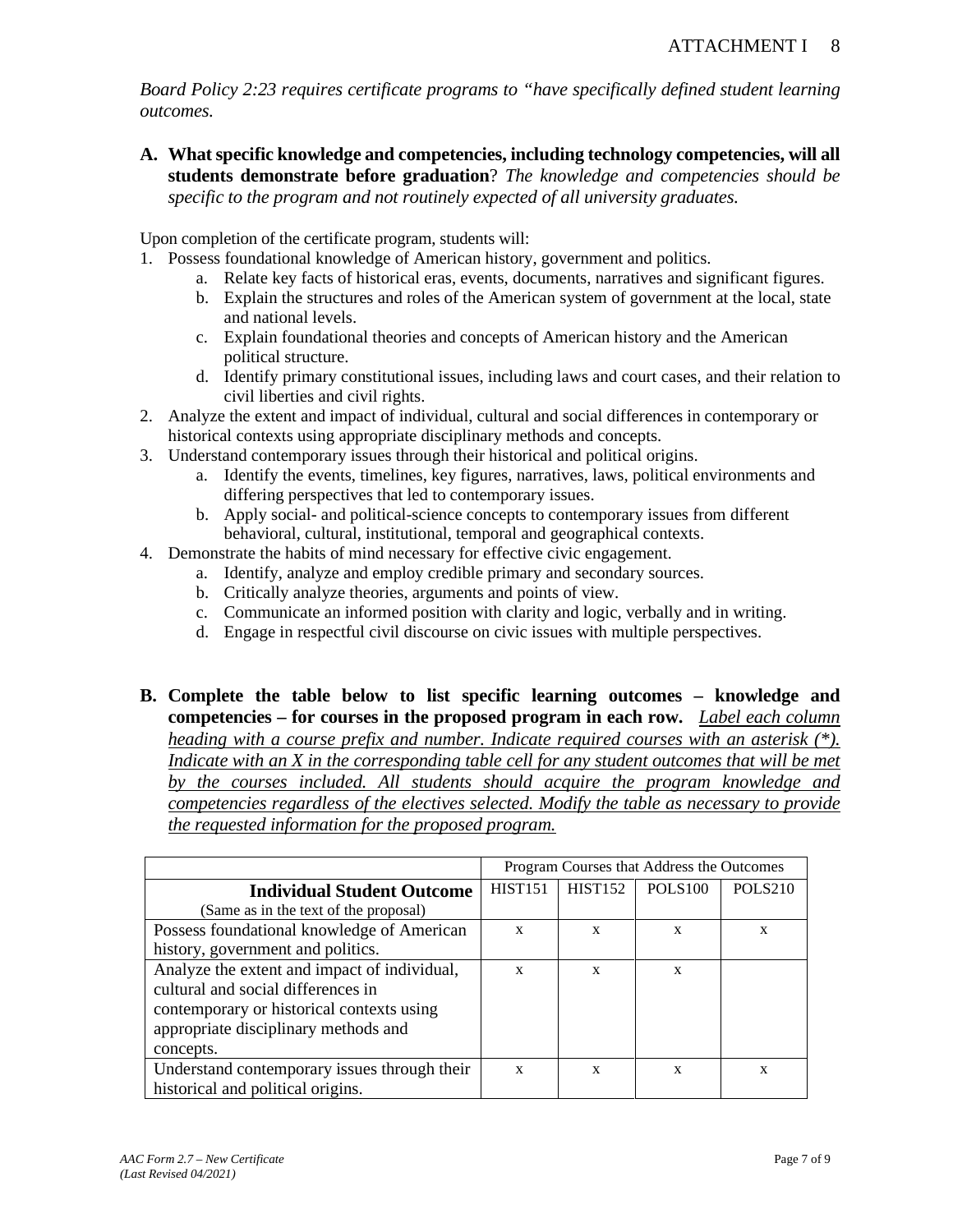| Demonstrate the habits of mind necessary for |  |  |
|----------------------------------------------|--|--|
| effective civic engagement.                  |  |  |

#### **9. Delivery Location.**

*Note: The accreditation requirements of the Higher Learning Commission (HLC) require Board approval for a university to offer programs off-campus and through distance delivery.*

**A. Complete the following charts to indicate if the university seeks authorization to deliver the entire program on campus, at any off campus location (e.g., USD Community College for Sioux Falls, Black Hills State University-Rapid City, Capital City Campus, etc.) or deliver the entire program through distance technology (e.g., as an on-line program)?**

|                        | <b>Yes/No</b>   <b>Intended Start Date</b> |      |  |
|------------------------|--------------------------------------------|------|--|
| <b>On campus</b>   Yes | Fall                                       | 2022 |  |

|            | Yes/No | If Yes, list location(s) | <b>Intended Start Date</b> |
|------------|--------|--------------------------|----------------------------|
| Off campus | No     |                          | Choose an item. Choose     |
|            |        |                          | an item.                   |

|                          | Yes/No         | If Yes, identify delivery methods<br>Delivery methods are defined in <b>AAC</b><br>Guideline 5.5. | <b>Intended Start Date</b> |      |
|--------------------------|----------------|---------------------------------------------------------------------------------------------------|----------------------------|------|
| <b>Distance Delivery</b> | Yes            |                                                                                                   | Fall                       | 2022 |
| (online/other distance   |                |                                                                                                   |                            |      |
| delivery methods)        |                |                                                                                                   |                            |      |
| Does another BOR         | N <sub>o</sub> | If yes, identify institutions:                                                                    |                            |      |
| institution already      |                |                                                                                                   |                            |      |
| have authorization to    |                |                                                                                                   |                            |      |
| offer the program        |                |                                                                                                   |                            |      |
| online?                  |                |                                                                                                   |                            |      |

**B. Complete the following chart to indicate if the university seeks authorization to deliver more than 50% but less than 100% of the certificate through distance learning (e.g., as an on-line program)?** *This question responds to HLC definitions for distance delivery.*

|                          | Yes/No | If Yes, identify delivery methods | <b>Intended Start Date</b> |
|--------------------------|--------|-----------------------------------|----------------------------|
| <b>Distance Delivery</b> | No     |                                   | Choose an item. Choose     |
| (online/other distance)  |        |                                   | an <i>item</i> .           |
| delivery methods)        |        |                                   |                            |

**10. Additional Information:** *Additional information is optional. Use this space to provide pertinent information not requested above. Limit the number and length of additional*